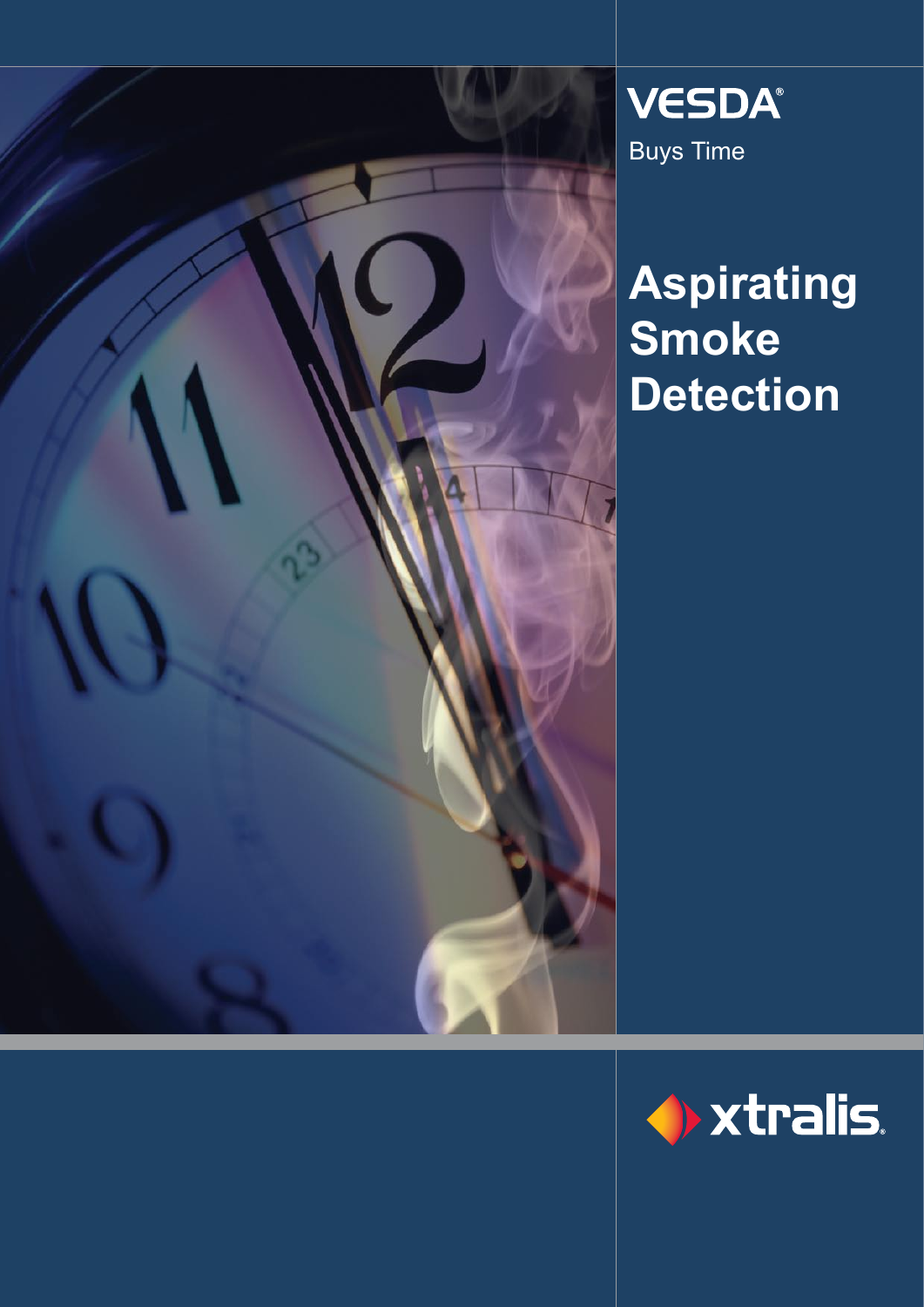## 7 reasons for

# VESDA®

#### When business continuity is paramount

Is uptime a key business goal? Is service provision critical? VESDA very early warning smoke detectors provide the earliest warning of a potential fire. This buys time to investigate and intervene, potentially avoiding the damage, downtime and cost of suppression release. This is critical for:

- Telecommunications facilities Server rooms
	-
	- Financial data centres Utility facilities
- 
- 
- Clean rooms Power generation facilities

#### When smoke is difficult to detect

Is high airflow diluting smoke, preventing it reaching the ceiling, making it difficult to detect? Is the smoke being trapped in ducts, pockets or voids? Is smoke stratifying into a mushroom cloud below a high ceiling, making it difficult to detect?

VESDA sampling points can be placed at the return air grille, or in equipment cabinets, detecting the smoke as it is carried by the airflow. In a large open space, sampling points for VESDA detectors can be placed where the smoke goes—often some distance below ceiling level. Suitable for:

- 
- Server rooms Clean rooms
- Telecommunications facilities Warehouses
	-
	- Atria Indoor stadiums
- Theatres Convention centres

#### When maintenance access is difficult

Is the area to be protected inaccessible? Does maintenance on current fire protection systems cause disruptions and inconvenience to your business? VESDA detectors can be mounted in accessible locations, allowing easy access for maintenance. Only the sampling pipe network is placed in the inaccessible area. Ideal for:

- Ceiling voids & sub floor spaces Prison & detention facilities
- Elevator shafts Ducts
- Production areas

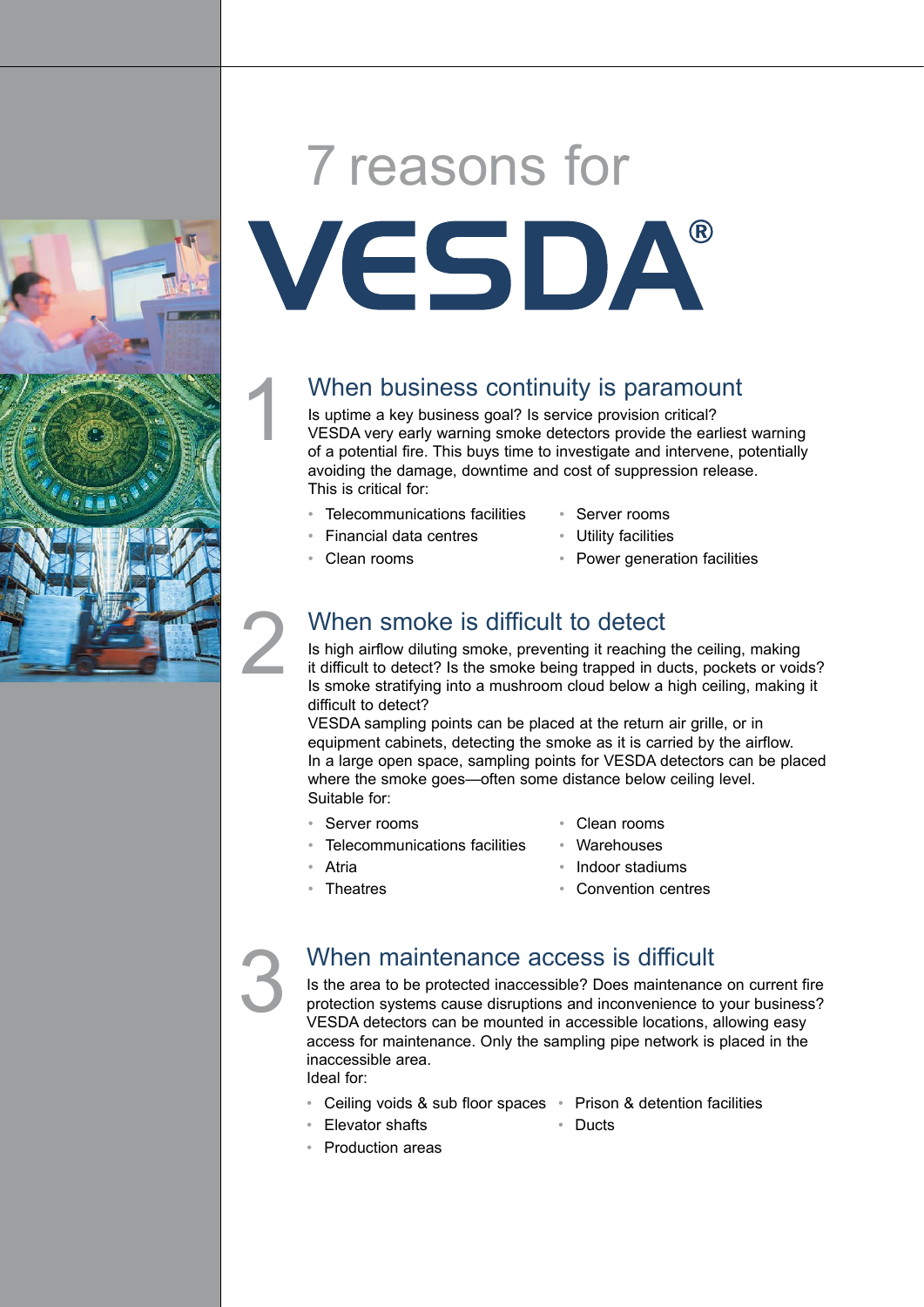#### When unobtrusive detection is required

Is it important to preserve the internal design/decoration of the building? Is vandalism a problem with the current smoke detection system? A VESDA system can be installed that uses tiny capillary sampling tubes, barely discernible to the human eye. The detectors can be placed in a cupboard or utility area. Great for:

- - Modern offices  **Heritage buildings**
	- Cathedrals Prisons & detention centres
- Art galleries & museums Prestige residential

#### When evacuation is a challenge

Will the building be open to the general public? Will it house people who need extra help during an evacuation? Is evacuation difficult due to crowds or limited exits? What is the business impact of an evacuation? The very early warning that a VESDA system provides allows the maximum time for evacuation.

This is critical for:

- Shopping centres Hospitals
- 
- 
- 
- **Stadiums** Underground tunnels
- Heritage buildings  **Facilities for the elderly or children**

#### When environmental conditions are difficult

Is poor air quality or extreme temperature present in the area to be protected? VESDA detectors feature dual-stage filtration to ensure that they keep working in dirty environments. The detectors can be installed elsewhere, with only the sampling pipes in the extreme environment. The sampled air can be filtered, warmed or cooled before reaching the detector.

Ideal for:

- Power stations Mines
- 
- 
- 
- 
- Public transport Automotive operations
	- Paper and saw mills Manufacturing operations
- Cold stores **Hazardous areas** (Factory Mutual Class 1 Div 2)

## 7

#### When suppression systems are present

Is suppression release a costly and disruptive exercise? The very early warning provided by a VESDA system allows early intervention, with action being taken before suppression is necessary. The multiple warning levels of a VESDA system can be used to trigger different responses at different stages of a fire, from controlling air conditioning to suppression release.

Applicable for:

- Communications hubs Server rooms
	-



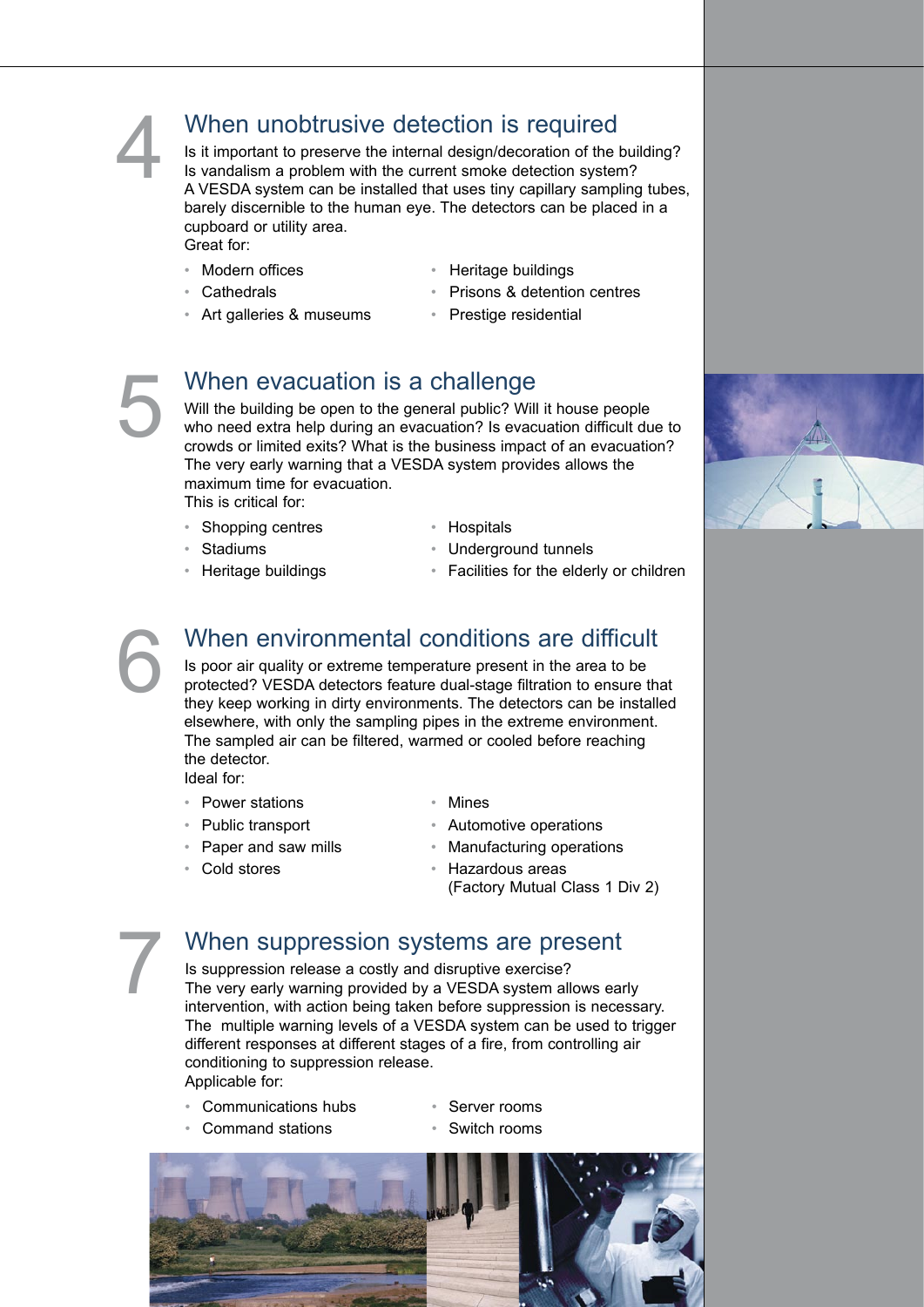## **VESDA®** Air Sampling Smoke Detection

#### It's critical.

A fire detection system that offers the earliest possible warning of a potential fire. A system that will ensure business continuity and freedom from nuisance alarms. A system that can adapt to the unique characteristics of any given environment. One that delivers high performance through its high quality design and its dedicated global sales and distribution channels.

With hundreds of thousands installed globally, the VESDA name has become synonymous with high performance very early warning smoke detection. It is the product chosen when reliable performance is crucial.



#### How VESDA works

VESDA works by continually drawing air into the pipe network via a high efficiency aspirator. A sample of this air is then passed through a dual stage filter. The first stage removes dust and dirt from the air sample before it allows the sample to enter the laser detection chamber for smoke detection. The second (ultra fine) stage provides an additional clean air supply to keep the detector's optical surfaces free from contamination, ensuring stable calibration and long detector life.

From the filter, the air sample is passed through to the calibrated detection chamber where it is exposed to a laser light source. When smoke is present, light is scattered within the detection chamber and is instantly identified by the highly sensitive receiver system. The signal is then processed and presented via a bar graph display, alarm threshold indicators and/or graphic display. The VESDA detectors are able to communicate this information to a fire alarm control panel, a software management system or a building management system via relays or a High Level Interface (HLI).

This diagram shows the progression of fire growth over time. Note that the incipient stage of a fire provides the widest window of opportunity to detect and control the spread of fire. VESDA can be configured to generate multiple alarms wate malipic alamis<br>hin the incipient stage. VESDA can also be configured to generate an additional alarm (Fire 2) in the advanced stages of a fire. This feature is unique to VESDA and takes advantage of its very takes advantage or reserved. thus allowing one detector progression of fire growth.

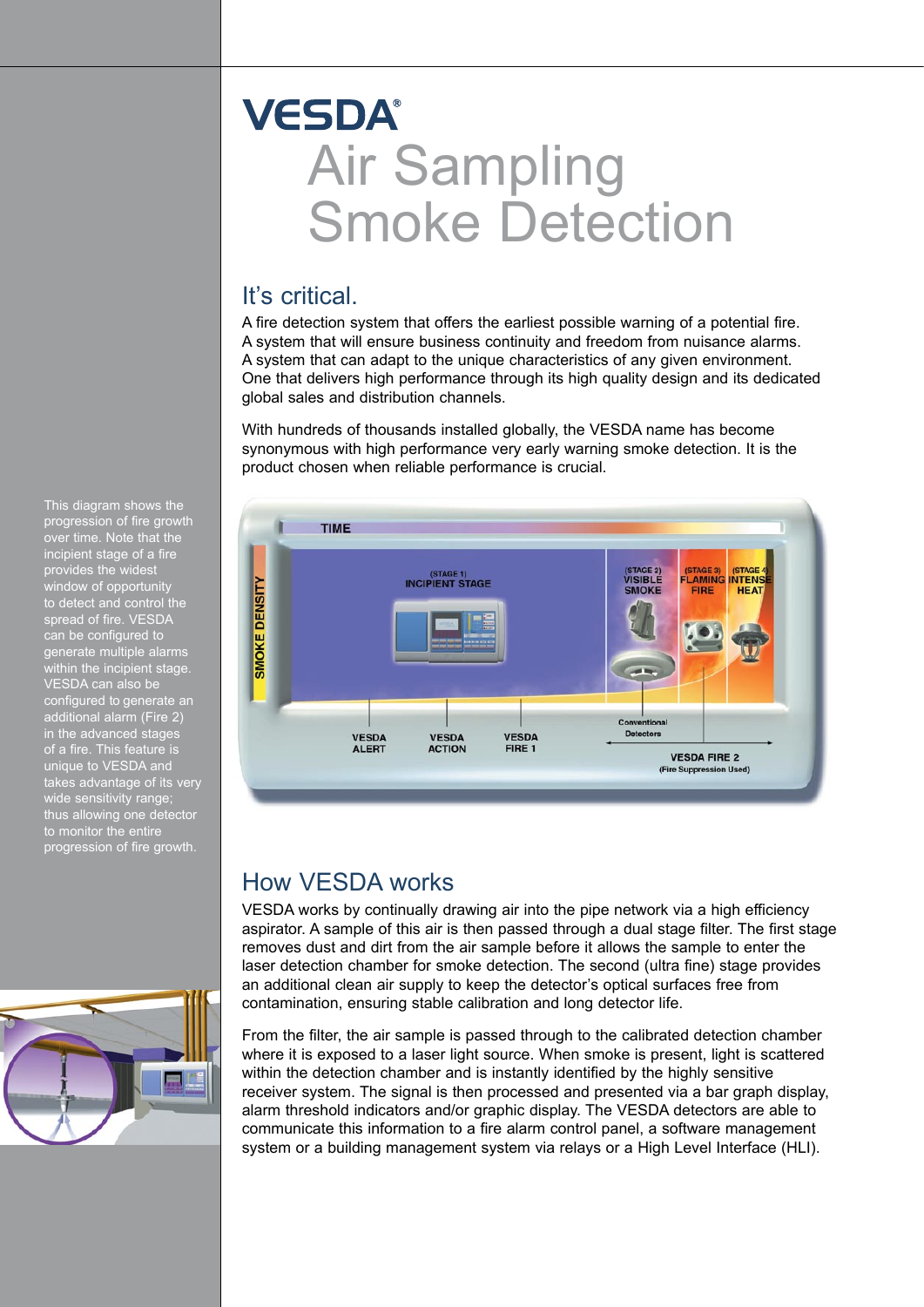## **VESDA®** Product range

#### LaserPLUS™

The LaserPLUS detector is the core product in the VESDA product range. Like all the VESDA products it detects fire at the earliest possible stage and reliably measures very low to extremely high concentrations of smoke. It has the world's widest sensitivity range of 0.005 to 20% obs/m (0.0015 to 6% obs/ft ). VESDA LaserPLUS supports four configurable alarms (Alert, Action, Fire 1 and Fire 2) and protects areas up to 2000 m2 (20,000 sq. ft).

#### LaserSCANNFR™

The LaserSCANNER locates the origin of smoke by identifying the first sector (pipe) with the highest level of smoke and then continues to sample from all sectors to monitor fire growth. The LaserSCANNER also provides four alarm levels for each individual pipe (Alert, Action, Fire 1 and Fire 2) and provides individual pipe addressability and settings. It protects areas up to 2000  $m<sup>2</sup>$  (20,000 sq. ft).

#### LaserCOMPACT™

The LaserCOMPACT offers cost effective protection of single environments and small areas. It offers the same wide sensitivity range as the LaserPLUS and LaserSCANNER—0.005 to 20% obs/m (0.0015 to 6% obs/ft). The LaserCOMPACT supports three configurable alarm levels (Alert, Pre-Alarm, Fire) and comes in two versions, one version interfaces via relays only (RO), and the other across either relays or VESDAnet (VN). In addition an ATEX, E xd, compliant version of the VN LaserCOMPACT is available for the protection of hazardous areas.

#### LaserFOCUS™

The LaserFOCUS delivers the most advanced air sampling smoke detection technology to small environments—cost effectively. The VLF-250 model protects areas up to 250 m2, the VLF-500 model covers up to 500 m2. In addition to the features found in all VESDA Laser products, VESDA LaserFOCUS provides a new range of features & built-in intelligence that allow quick installation, commissioning and servicing.

#### LaserTEKNIC™

The LaserTEKNIC is a modular approach to incorporating VESDA smoke detection into other products. It allows Original Equipment Manufacturers to offer the benefits of very early warning smoke detection in their products, with little development investment.

#### Remote Displays and Programmers

The VESDA display module monitors and reports the status of a detector. It gives visual representation of smoke levels along with all alarm and fault conditions. For monitoring convenience, multiple displays can be associated with a single detector.

The VESDA programmer is menu driven and allows the user to conveniently configure, commission and maintain their VESDA system, as well as program each individual detector. Only one programmer is needed to support the entire network.

Display and programmer modules can be mounted in a detector unit, separately (connected via VESDAnet) in a single remote mounting box, or in a 19" sub rack.

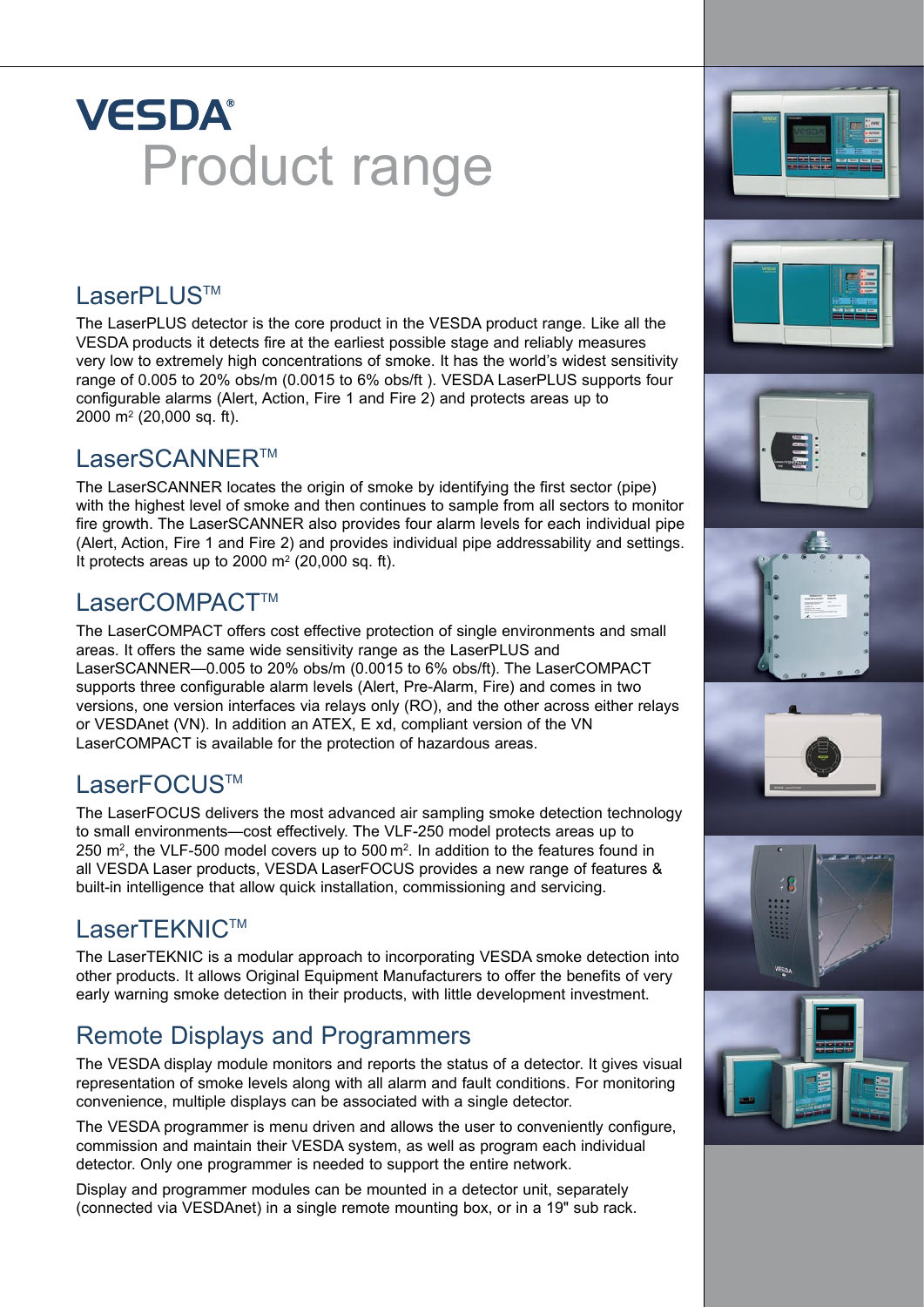### **VESDA®** Product range

#### VESDAnet™

VESDAnet is a comprehensive fault tolerant "closed" 2-wire communications loop. It links the detectors, displays, programmers and remote units on a daisy chained loop. VESDAnet allows for a number of units to be programmed together from one or more locations and automatically detects communication failures.

It also allows for easy interfacing with systems external to the network, such as intelligent fire alarm panels and building management systems.

#### VESDA Pipe™

One of the key elements in the performance of a VESDA aspirating smoke detection system is the network of sampling pipes that actively transport air from a protected area to the detector. Xtralis offers an extensive range of pipe and fittings to suit all your application needs, ensuring a quality system is installed every time.





Both VSC and ASPIRE2 are backwards compatible with the VESDA Laser-Based detector family.

## **Software**

#### **VSM™**

The VESDA System Management software package allows the user to monitor, configure and control a VESDA system from a central location via a VESDAnet communications loop or directly to some VESDA detectors. Real time and historical events for a single detector or multiple networks of detectors can be collected over a local or wide area network. The data can then be processed and presented in either report or graphical format. It can even be presented graphically on site floorplans.

#### **VSC**

The VESDA System Configurator software package can be used to configure, install, commission and maintain the standard range of VESDA smoke detectors. VSC provides high level programming flexibility through its on-line and off-line configuration capabilities. Rapid diagnostic abilities, concurrent configuration views, compare/merge functionality and simultaneous smoke trend graphing of multiple detectors are additional features designed to simplify operation and installation setup.

#### ASPIRF2™

ASPIRE2 is the latest version of VESDA sampling pipe network design and modeling software. ASPIRE2 aids the design and evaluation process for basic to very complex pipe network layouts. Key features such as design wizards, 3D isometric views, an automated design verification process and a new AutoBalance capability ensure that a tailored pipe layout is easily achieved. The Installation Data Pack (IDP) is a series of reports that lists the parameters, required materials and expected system performance, clearly communicating this information to installation and commissioning engineers.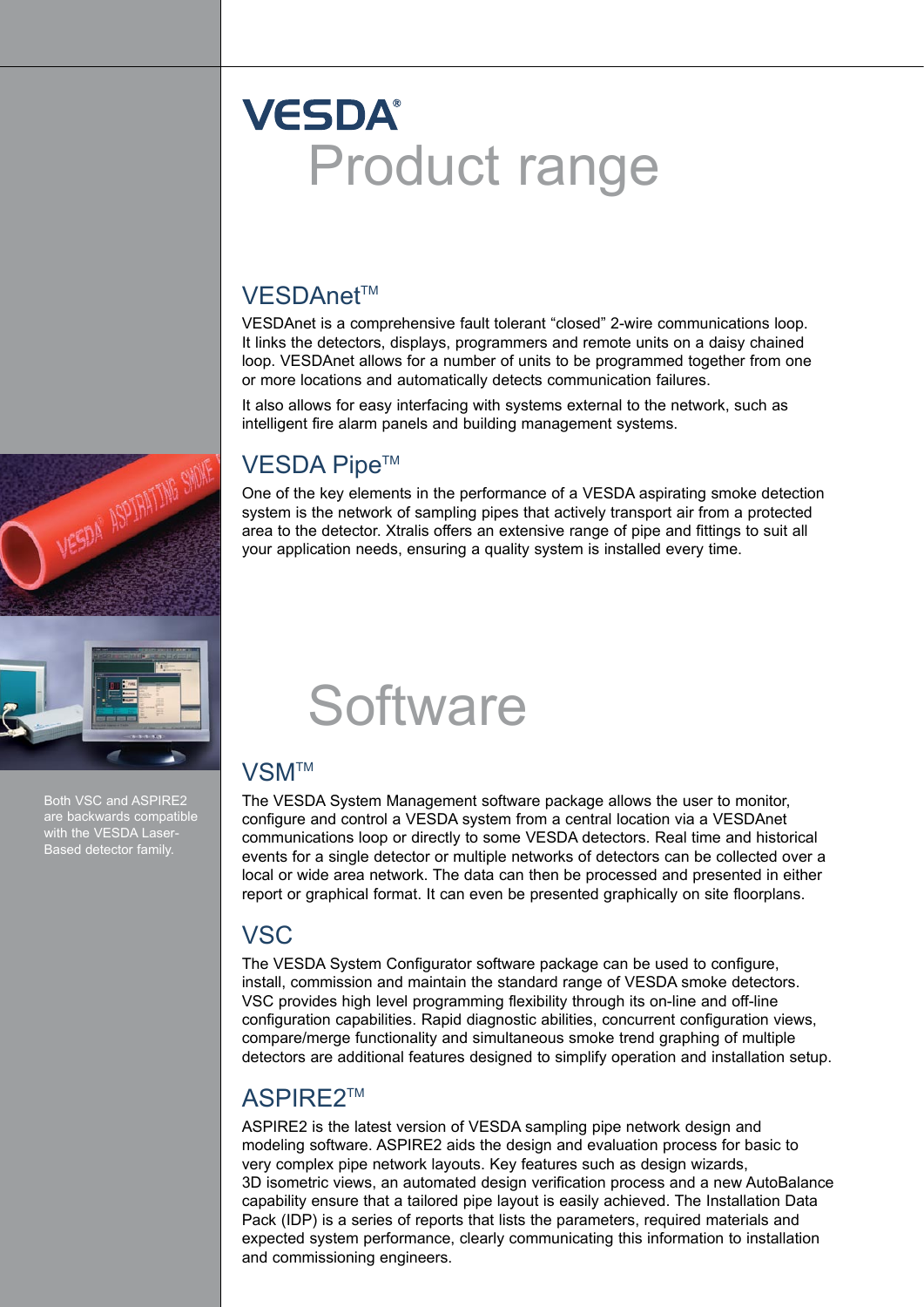## Detector configurations

| <b>Features</b>                                                                                                                                                                              |                                                                                            |                                                     |                                                                           |                                                                  |                                                                  |
|----------------------------------------------------------------------------------------------------------------------------------------------------------------------------------------------|--------------------------------------------------------------------------------------------|-----------------------------------------------------|---------------------------------------------------------------------------|------------------------------------------------------------------|------------------------------------------------------------------|
|                                                                                                                                                                                              | LaserSCANNER<br><b>VLS</b>                                                                 | LaserPLUS<br><b>VLP</b>                             | LaserCOMPACT<br><b>VESDAnet(VN)</b><br><b>VLC</b>                         | LaserCOMPACT<br>Relays Only(RO)<br>VLC                           | LaserFOCUS<br><b>VLF 250/500</b>                                 |
| <b>Worldwide Approvals</b>                                                                                                                                                                   | LPC, VdS, AFNOR, UL, ULC, UL268A (in-duct application), FM, NY-MEA, CSFM, ActivFire, CCCF. |                                                     |                                                                           |                                                                  |                                                                  |
| Hazardous Area Approval<br>(FM Class 1, Div 2, Groups A, B, C, D)                                                                                                                            | <b>No</b>                                                                                  | <b>Yes</b>                                          | Yes                                                                       | Yes                                                              | <b>Yes</b>                                                       |
| <b>Sensitivity Range</b>                                                                                                                                                                     |                                                                                            |                                                     | 0.005 to 20% obs/m (0.0015 to 6% obs/ft)                                  |                                                                  | 0.025-20% obs/m<br>$(0.008 - 6.4\%$ obs/ft)                      |
| Two Stage Filter                                                                                                                                                                             | Yes                                                                                        | <b>Yes</b>                                          | Yes                                                                       | Yes                                                              | <b>Yes</b>                                                       |
| Area Coverage (Maximum)                                                                                                                                                                      | 2000 $m2$<br>(across 4 sectors)                                                            | 2000 $m2$<br>$(20000 \text{ sq. ft})$               | $800 \; \text{m}^2$<br>(8000 sq. ft)                                      | $800 \; \text{m}^2$<br>$(8000 \text{ sq. ft})$                   | 250/500 m <sup>2</sup><br>$(2500/5000 \text{ sq. ft})$           |
| Multiple Pipe Addressibility                                                                                                                                                                 | Yes                                                                                        | <b>No</b>                                           | <b>No</b>                                                                 | <b>No</b>                                                        | No                                                               |
| <b>Total Number of Alarm Thresholds</b>                                                                                                                                                      | 32<br>(Day/Night)                                                                          | 8<br>(Day/Night)                                    | 3                                                                         | 3                                                                | 8<br>(Day/Night)                                                 |
| <b>Relay Outputs</b>                                                                                                                                                                         | 7 or 12 relays                                                                             | $\overline{7}$                                      | $\overline{3}$                                                            | 3                                                                | 3                                                                |
| On-board Memory (Max. Events)                                                                                                                                                                | 18000                                                                                      | 18000                                               | 12000                                                                     | 12000                                                            | 18000                                                            |
| Flow Sensor Circuit (one per pipe inlet)                                                                                                                                                     | $\overline{4}$                                                                             | $\overline{4}$                                      | 1                                                                         | $\mathbf{1}$                                                     | $\mathbf{1}$                                                     |
| AutoLearn™ (Automatically adjusts<br>system to environment)                                                                                                                                  | Yes                                                                                        | Yes                                                 | Yes                                                                       | Yes                                                              | AutoLearn Smoke™<br>AutoLearn Flow™                              |
| Supported by ASPIRE2™<br>Pipe Modelling Software                                                                                                                                             | Yes                                                                                        | Yes                                                 | Yes                                                                       | Yes                                                              | Yes                                                              |
| Maximum No. of Holes                                                                                                                                                                         | 100                                                                                        | 100                                                 | 20                                                                        | 20                                                               | 12/24                                                            |
| Bar Graph/Indicator LED                                                                                                                                                                      | <b>Local or Remote</b><br>(20 segment<br>bargraph display)                                 | Local or Remote<br>(20 segment<br>bargraph display) | Local<br>(5 on-board LEDs).<br>Remote<br>(20 segment<br>bargraph display) | Local<br>(5 on-board LEDs)                                       | Local<br>(7 on-board LEDs<br>10 Segment Circular<br>Display)     |
| <b>Programming Tools</b><br>- On-board Programming module<br>- Portable Programmer<br>- PC Software (VSC, VSM)<br>- Via VESDAnet™ (when the detectors<br>are connected on the VESDA network) | Yes                                                                                        | Yes                                                 | Yes                                                                       | Programmed via<br>RS232 direct<br>connection to PC<br>using VSC™ | Programmed via<br>RS232 direct<br>connection to PC<br>using VSC™ |
| VESDAnet™                                                                                                                                                                                    |                                                                                            |                                                     |                                                                           |                                                                  |                                                                  |
| Max. No. of devices/detectors per loop                                                                                                                                                       | 250/100                                                                                    | 250/100                                             | 250/100                                                                   | N/A                                                              | 250/100<br>(with VN Card)                                        |
| Max. Distance between Devices                                                                                                                                                                | $1300 \text{ m}$<br>(4000 ft)                                                              | 1300 m<br>(4000 ft)                                 | 1300 m<br>(4000 ft)                                                       | N/A                                                              | $1300 \text{ m}$<br>(with VN Card)                               |
| Computer-based Management<br>via VSM                                                                                                                                                         | Yes                                                                                        | Yes                                                 | Yes                                                                       | No                                                               | Yes<br>(with VN Card)                                            |
| <b>Remote Relay Modules</b><br>7 relay version<br>- 12 relay version                                                                                                                         | (Part No.)<br><b>VRT-501</b><br><b>VRT-900</b>                                             | <b>VRT-500</b><br>N/A                               | <b>VRT-500</b><br>N/A                                                     | N/A<br>N/A                                                       | <b>VRT-500</b><br>N/A                                            |
| Compatible Remote Bargraph Displays<br>- Display, 7 relays<br>- Display, 12 relays<br>- Display, no relays                                                                                   | (Part No.)<br><b>VRT-400</b><br><b>VRT-800</b><br><b>VRT-700</b>                           | <b>VRT-200</b><br>N/A<br><b>VRT-600</b>             | VRT-J00<br>N/A<br><b>VRT-K00</b>                                          | N/A<br>N/A<br>N/A                                                | VRT-V00<br>N/A<br>N/A                                            |